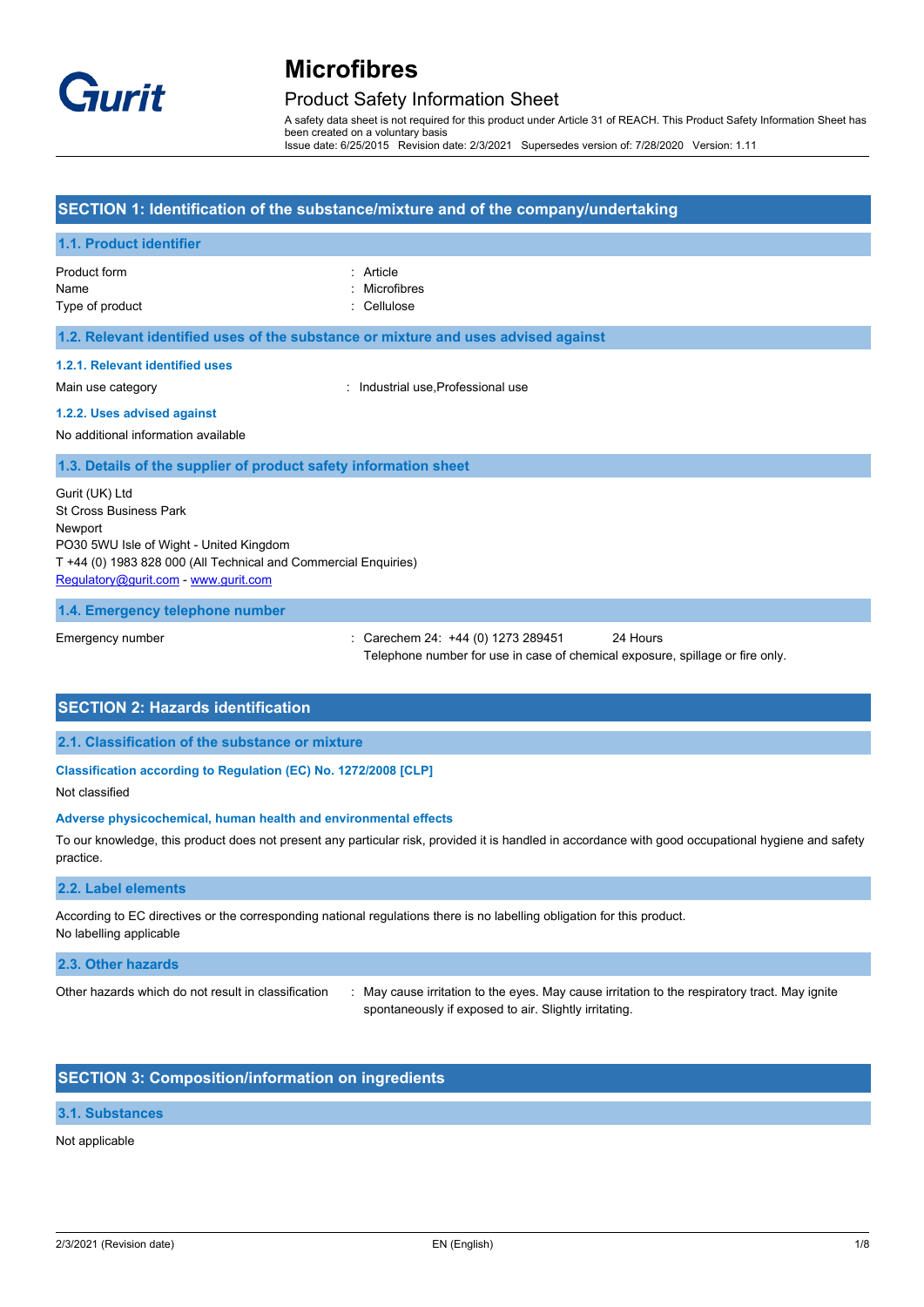# Product Safety Information Sheet

A safety data sheet is not required for this product under Article 31 of REACH. This Product Safety Information Sheet has been created on a voluntary basis

| 3.2. Mixtures                                                            |                                           |               |                                                                                     |
|--------------------------------------------------------------------------|-------------------------------------------|---------------|-------------------------------------------------------------------------------------|
| <b>Name</b>                                                              | <b>Product identifier</b>                 | $\frac{9}{6}$ | <b>Classification according to</b><br><b>Regulation (EC) No.</b><br>1272/2008 [CLP] |
| Cellulose<br>substance with national workplace exposure limit(s)<br>(GB) | (CAS-No.) 9004-34-6<br>(EC-No.) 232-674-9 | 100           | Not classified                                                                      |

## **SECTION 4: First aid measures**

| 4.1. Description of first aid measures                           |                                                                                                                      |  |
|------------------------------------------------------------------|----------------------------------------------------------------------------------------------------------------------|--|
| First-aid measures after inhalation                              | : Remove person to fresh air and keep comfortable for breathing.                                                     |  |
| First-aid measures after skin contact                            | : In all cases of doubt, or when symptoms persist, seek medical attention. Wash skin with<br>plenty of water.        |  |
| First-aid measures after eye contact                             | : In all cases of doubt, or when symptoms persist, seek medical attention. Rinse eyes with<br>water as a precaution. |  |
| First-aid measures after ingestion                               | : Call a poison center or a doctor if you feel unwell.                                                               |  |
| 4.2. Most important symptoms and effects, both acute and delayed |                                                                                                                      |  |

No additional information available

**4.3. Indication of any immediate medical attention and special treatment needed**

Treat symptomatically.

| <b>SECTION 5: Firefighting measures</b>                                                                                                                                |  |  |  |
|------------------------------------------------------------------------------------------------------------------------------------------------------------------------|--|--|--|
|                                                                                                                                                                        |  |  |  |
| : Water spray. Dry powder. Foam.<br>: Do not use a heavy water stream.                                                                                                 |  |  |  |
| 5.2. Special hazards arising from the substance or mixture                                                                                                             |  |  |  |
| Hazardous decomposition products in case of fire Toxic fumes may be released.                                                                                          |  |  |  |
|                                                                                                                                                                        |  |  |  |
| : Do not attempt to take action without suitable protective equipment. Self-contained<br>breathing apparatus. Complete protective clothing.<br>: Avoid dust to spread. |  |  |  |
|                                                                                                                                                                        |  |  |  |

| <b>SECTION 6: Accidental release measures</b>                            |                                                                                                                                                                |  |  |
|--------------------------------------------------------------------------|----------------------------------------------------------------------------------------------------------------------------------------------------------------|--|--|
| 6.1. Personal precautions, protective equipment and emergency procedures |                                                                                                                                                                |  |  |
| 6.1.1. For non-emergency personnel                                       |                                                                                                                                                                |  |  |
| Emergency procedures                                                     | : Ventilate spillage area.                                                                                                                                     |  |  |
| 6.1.2. For emergency responders                                          |                                                                                                                                                                |  |  |
| Protective equipment                                                     | : Do not attempt to take action without suitable protective equipment. For further information<br>refer to section 8: "Exposure controls/personal protection". |  |  |
| <b>6.2. Environmental precautions</b>                                    |                                                                                                                                                                |  |  |
| Avoid release to the environment.                                        |                                                                                                                                                                |  |  |
| 6.3. Methods and material for containment and cleaning up                |                                                                                                                                                                |  |  |
| Methods for cleaning up                                                  | Mechanically recover the product.                                                                                                                              |  |  |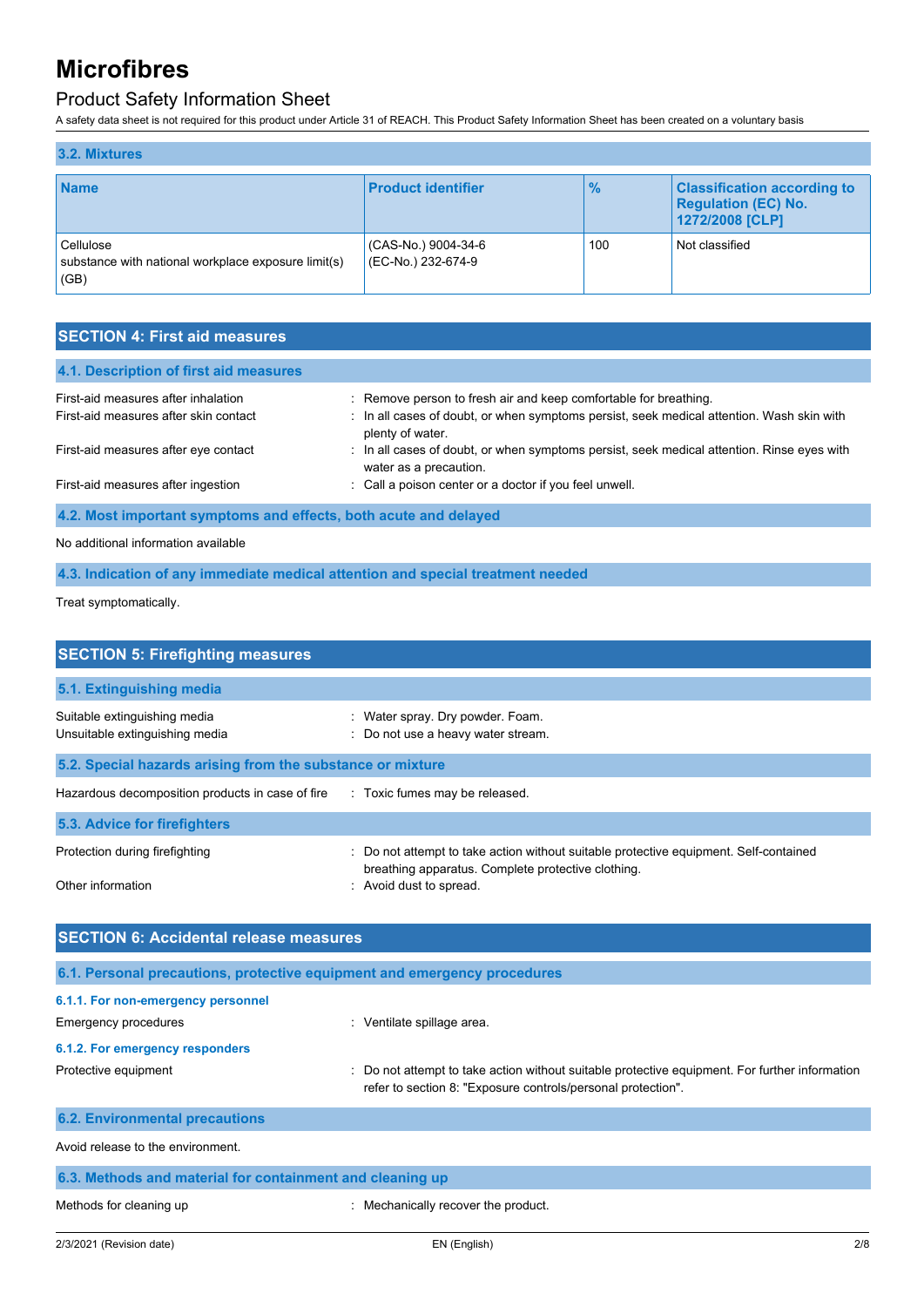# Product Safety Information Sheet

A safety data sheet is not required for this product under Article 31 of REACH. This Product Safety Information Sheet has been created on a voluntary basis

| Other information | : Dispose of materials or solid residues at an authorized site. |
|-------------------|-----------------------------------------------------------------|
|                   |                                                                 |

### **6.4. Reference to other sections**

For further information refer to section 13.

| <b>SECTION 7: Handling and storage</b>                            |                                                                                                                                                 |  |  |
|-------------------------------------------------------------------|-------------------------------------------------------------------------------------------------------------------------------------------------|--|--|
| 7.1. Precautions for safe handling                                |                                                                                                                                                 |  |  |
| Precautions for safe handling                                     | : Ensure good ventilation of the work station. Wear personal protective equipment. Avoid dust<br>clouds in combination with static electricity. |  |  |
| Hygiene measures                                                  | : Do not eat, drink or smoke when using this product. Always wash hands after handling the<br>product.                                          |  |  |
| 7.2. Conditions for safe storage, including any incompatibilities |                                                                                                                                                 |  |  |
| Storage conditions                                                | : Store in a well-ventilated place. Keep cool.                                                                                                  |  |  |
| Storage temperature                                               | : $<$ 35 °C                                                                                                                                     |  |  |
| Heat and ignition sources                                         | : Keep away from heat, hot surfaces, sparks, open flames and other ignition sources. No<br>smoking.                                             |  |  |

**7.3. Specific end use(s)**

No additional information available

# **SECTION 8: Exposure controls/personal protection**

### **8.1. Control parameters**

**8.1.1 National occupational exposure and biological limit values**

| <b>Microfibres</b>                                               |                                                                         |  |
|------------------------------------------------------------------|-------------------------------------------------------------------------|--|
| <b>United Kingdom - Occupational Exposure Limits</b>             |                                                                         |  |
| Local name                                                       | Cellulose                                                               |  |
| WEL TWA (OEL TWA) [1]                                            | 10 mg/m <sup>3</sup> inhalable dust<br>$4$ mg/m <sup>3</sup> respirable |  |
| <b>WEL STEL (OEL STEL)</b><br>$20 \text{ mg/m}^3$ inhalable dust |                                                                         |  |
| EH40/2005 (Fourth edition, 2020). HSE<br>Regulatory reference    |                                                                         |  |

| <b>Cellulose (9004-34-6)</b>                         |                                                                                            |  |
|------------------------------------------------------|--------------------------------------------------------------------------------------------|--|
| <b>United Kingdom - Occupational Exposure Limits</b> |                                                                                            |  |
| Local name                                           | Cellulose                                                                                  |  |
| WEL TWA (OEL TWA) [1]                                | 10 mg/m <sup>3</sup> (inhalable dust)<br>4 mg/m <sup>3</sup> (respirable dust)             |  |
| WEL STEL (OEL STEL)                                  | 20 mg/m <sup>3</sup> (inhalable dust)<br>12 mg/m <sup>3</sup> (calculated-respirable dust) |  |

#### **8.1.2. Recommended monitoring procedures**

No additional information available

### **8.1.3. Air contaminants formed**

No additional information available

#### **8.1.4. DNEL and PNEC**

No additional information available

#### **8.1.5. Control banding**

No additional information available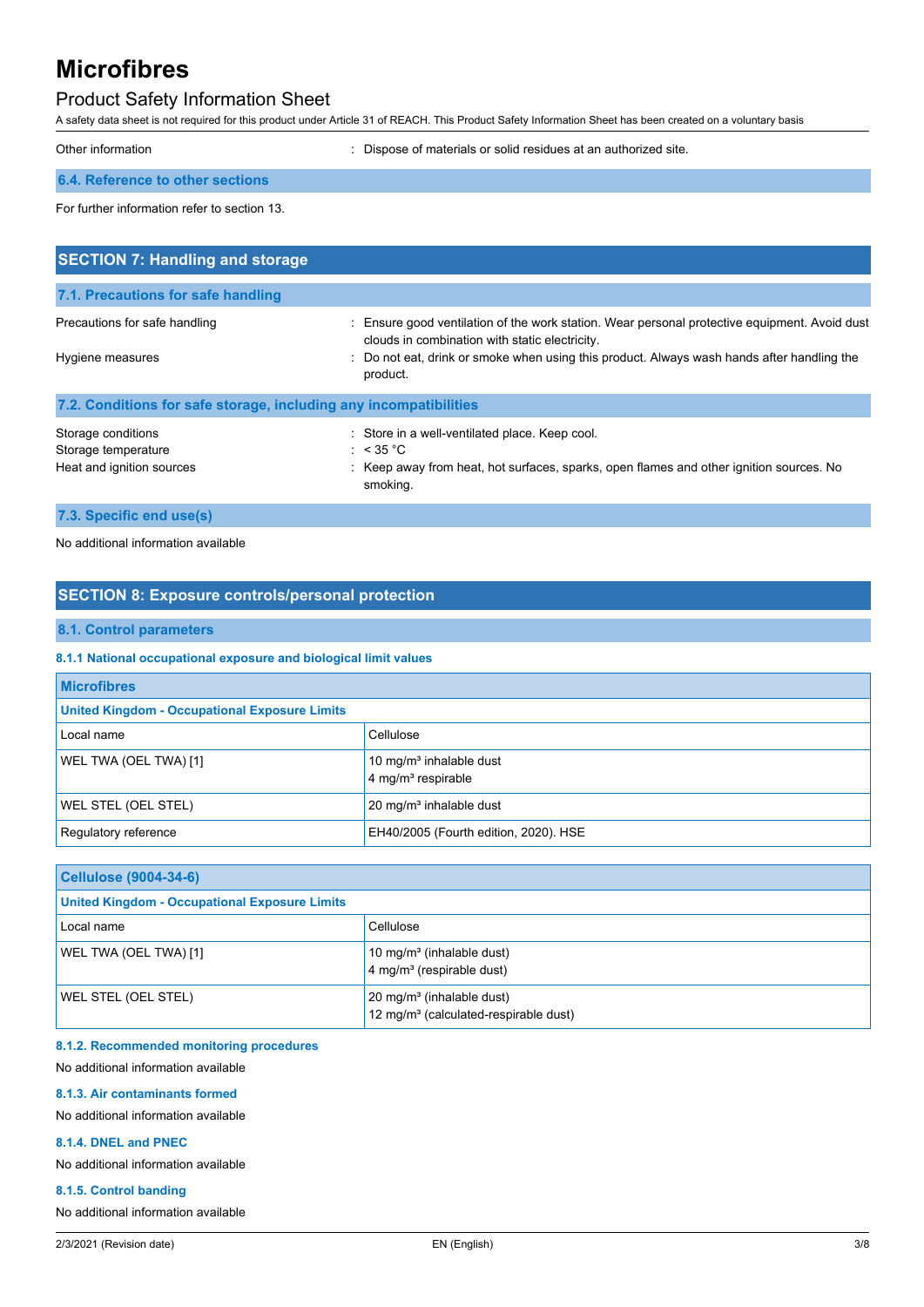## Product Safety Information Sheet

A safety data sheet is not required for this product under Article 31 of REACH. This Product Safety Information Sheet has been created on a voluntary basis

#### **8.2. Exposure controls**

#### **8.2.1. Appropriate engineering controls**

#### **Appropriate engineering controls:**

Avoid dust formation. Ensure good ventilation of the work station.

#### **8.2.2. Personal protection equipment**

**Personal protective equipment symbol(s):**



#### **8.2.2.1. Eye and face protection**

| Eye protection: |  |
|-----------------|--|
| Safety glasses  |  |

#### **8.2.2.2. Skin protection**

**Skin and body protection:**

Wear suitable protective clothing

#### **Hand protection:**

Protective gloves

#### **8.2.2.3. Respiratory protection**

#### **Respiratory protection:**

In case of insufficient ventilation, wear suitable respiratory equipment

Flammability (solid, gas) : ≈ 500 °C

Vapour pressure in the set of the set of the set of the Vapour pressure in the value of the value of the Vapou

#### **8.2.2.4. Thermal hazards**

No additional information available

#### **8.2.3. Environmental exposure controls**

#### **Environmental exposure controls:**

Avoid release to the environment.

# **SECTION 9: Physical and chemical properties 9.1. Information on basic physical and chemical properties** Physical state : Solid Appearance **in Appearance** : Grayish-white, flexible fibres. Colour : white. Odour : contract to the contract of the contract of the contract of the contract of the contract of the contract of the contract of the contract of the contract of the contract of the contract of the contract of the contra Odour threshold **in the contract of the Contract of Contract Contract of Contract Contract Contract Contract Contract Contract Contract Contract Contract Contract Contract Contract Contract Contract Contract Contract Contr** pH : 7 Relative evaporation rate (butylacetate=1) : No data available Melting point **in the case of the case of the case of the case of the case of the case of the case of the case of the case of the case of the case of the case of the case of the case of the case of the case of the case of** Freezing point **in the case of the case of the case of the case of the case of the case of the case of the case of the case of the case of the case of the case of the case of the case of the case of the case of the case of** Boiling point **in the case of the contract of the contract of the contract of the contract of the contract of the contract of the contract of the contract of the contract of the contract of the contract of the contract of** Flash point **in the case of the case of the case of the case of the case of the case of the case of the case of the case of the case of the case of the case of the case of the case of the case of the case of the case of th** Auto-ignition temperature **interest and the COV** applicable Decomposition temperature : 200 °C

Non flammable.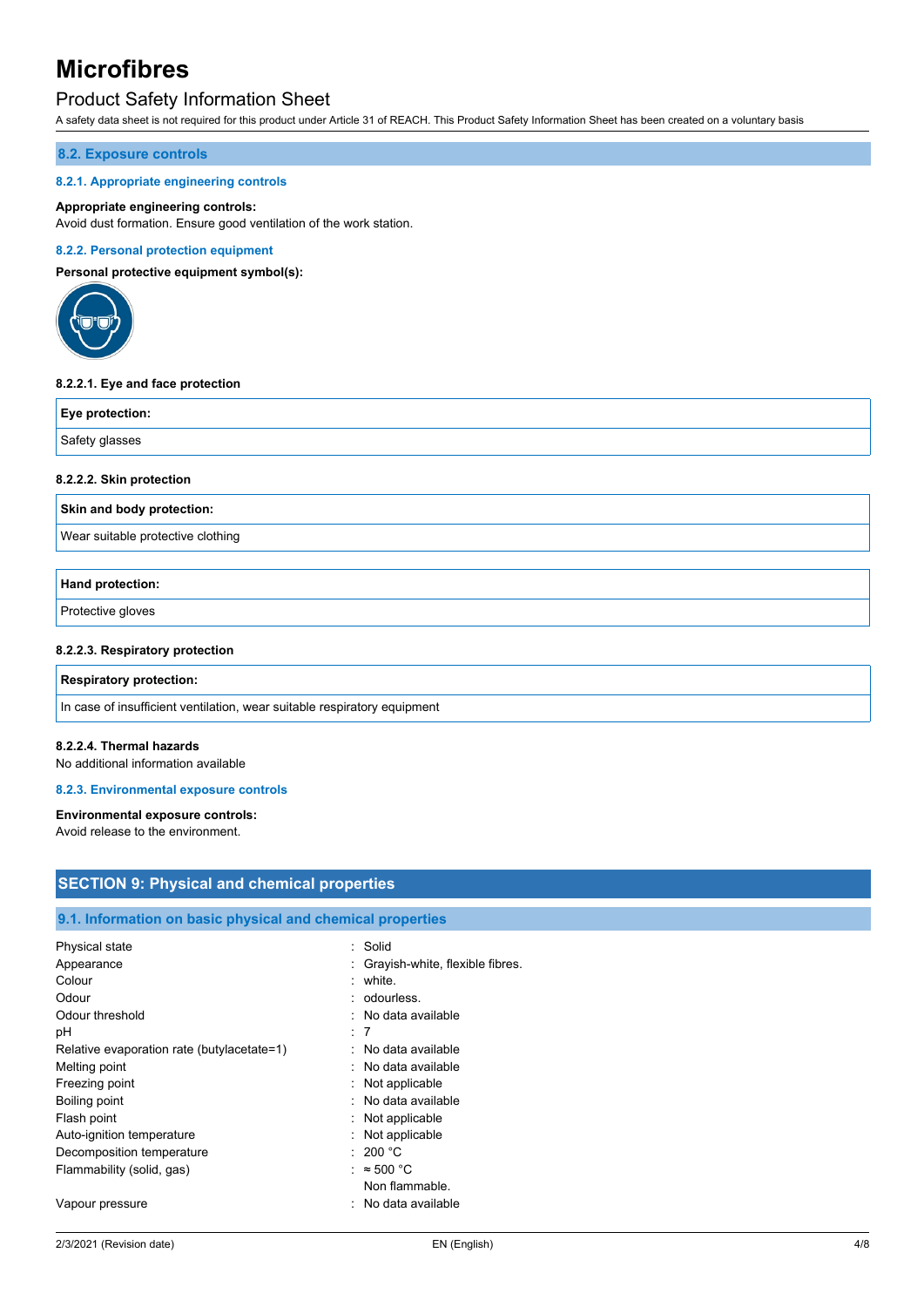# Product Safety Information Sheet

A safety data sheet is not required for this product under Article 31 of REACH. This Product Safety Information Sheet has been created on a voluntary basis

| Relative vapour density at 20 °C                | : No data available     |
|-------------------------------------------------|-------------------------|
| Relative density                                | : No data available     |
| Solubility                                      | $:$ insoluble in water. |
| Partition coefficient n-octanol/water (Log Pow) | : No data available     |
| Viscosity, kinematic                            | : Not applicable        |
| Viscosity, dynamic                              | : No data available     |
| <b>Explosive properties</b>                     | : No data available     |
| Oxidising properties                            | : No data available     |
| Explosive limits                                | : Not applicable        |
|                                                 |                         |

#### **9.2. Other information**

No additional information available

### **SECTION 10: Stability and reactivity**

### **10.1. Reactivity**

The product is non-reactive under normal conditions of use, storage and transport.

**10.2. Chemical stability**

Stable under normal conditions.

**10.3. Possibility of hazardous reactions**

No dangerous reactions known under normal conditions of use.

**10.4. Conditions to avoid**

None under recommended storage and handling conditions (see section 7).

**10.5. Incompatible materials**

Oxidizing agent. Strong acids. Strong bases.

**10.6. Hazardous decomposition products**

Under normal conditions of storage and use, hazardous decomposition products should not be produced.

## **SECTION 11: Toxicological information**

| 11.1 Information on toxicological effects |                  |
|-------------------------------------------|------------------|
| Acute toxicity (oral)                     | : Not classified |
| Acute toxicity (dermal)                   | : Not classified |
| Acute toxicity (inhalation)               | . Not classified |

| <b>Cellulose (9004-34-6)</b>      |                                                 |
|-----------------------------------|-------------------------------------------------|
| LD50 oral rat                     | $> 5$ g/kg                                      |
| LC50 Inhalation - Rat             | $>$ 5800 mg/m <sup>3</sup> (Exposure time: 4 h) |
| Skin corrosion/irritation         | : Not classified<br>pH: 7                       |
| Serious eye damage/irritation     | : Not classified<br>pH: 7                       |
| Respiratory or skin sensitisation | : Not classified                                |
| Germ cell mutagenicity            | : Not classified                                |
| Carcinogenicity                   | : Not classified                                |
| Reproductive toxicity             | : Not classified                                |
| STOT-single exposure<br>۰.        | Not classified                                  |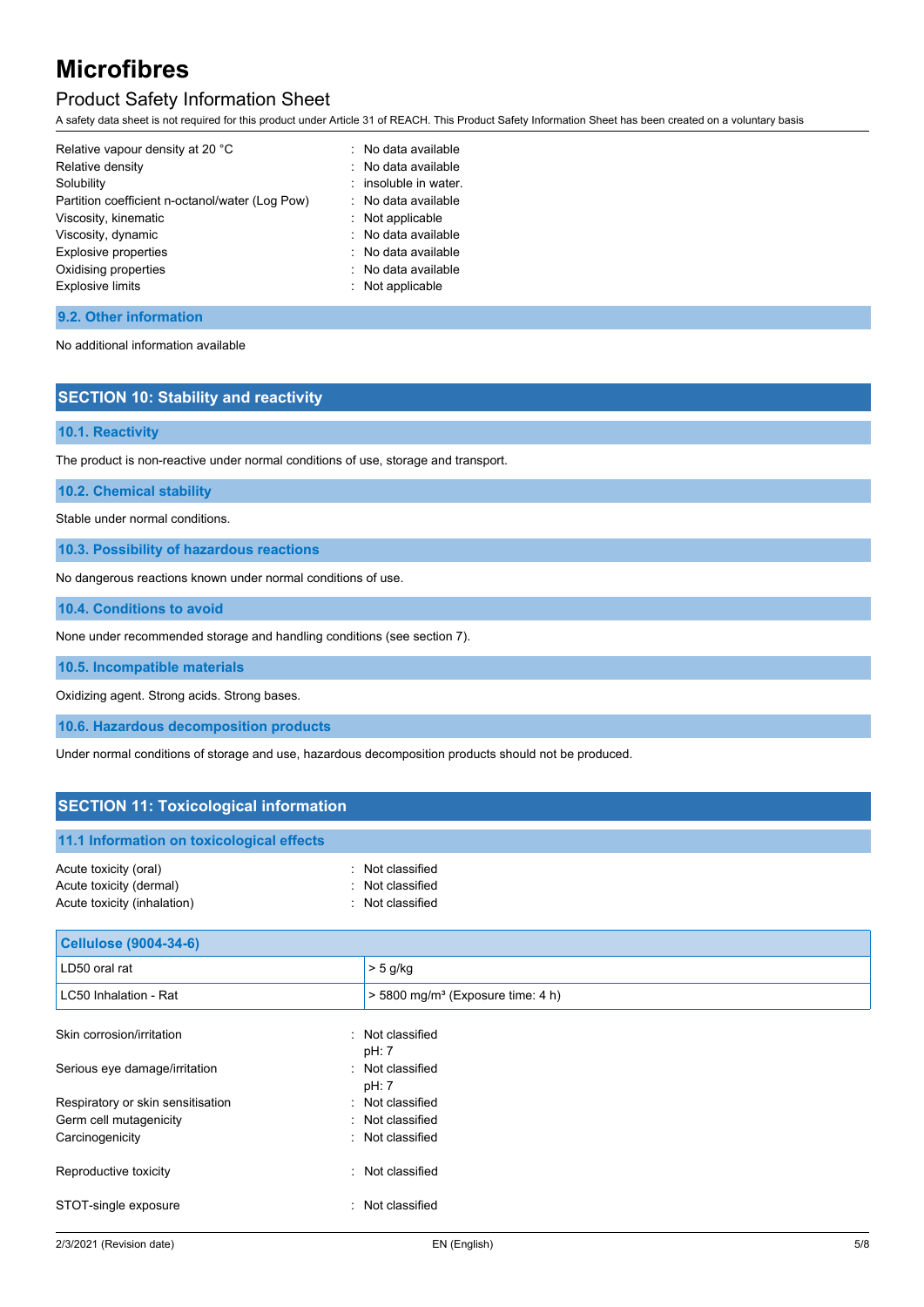# Product Safety Information Sheet

A safety data sheet is not required for this product under Article 31 of REACH. This Product Safety Information Sheet has been created on a voluntary basis

| STOT-repeated exposure | : Not classified |
|------------------------|------------------|
| Aspiration hazard      | : Not classified |
| <b>Microfibres</b>     |                  |
| Viscosity, kinematic   | Not applicable   |

# **SECTION 12: Ecological information**

| 12.1. Toxicity                                               |                                                                                                                            |
|--------------------------------------------------------------|----------------------------------------------------------------------------------------------------------------------------|
| Ecology - general                                            | : The product is not considered harmful to aquatic organisms nor to cause long-term adverse<br>effects in the environment. |
| Hazardous to the aquatic environment, short-term<br>(acute)  | : Not classified                                                                                                           |
| Hazardous to the aquatic environment, long-term<br>(chronic) | : Not classified                                                                                                           |
| 12.2. Persistence and degradability                          |                                                                                                                            |
| No additional information available                          |                                                                                                                            |
| 12.3. Bioaccumulative potential                              |                                                                                                                            |
| No additional information available                          |                                                                                                                            |
| 12.4. Mobility in soil                                       |                                                                                                                            |
| No additional information available                          |                                                                                                                            |
| 12.5. Results of PBT and vPvB assessment                     |                                                                                                                            |
| No additional information available                          |                                                                                                                            |
| 12.6. Other adverse effects                                  |                                                                                                                            |
| No additional information available                          |                                                                                                                            |

| <b>SECTION 13: Disposal considerations</b> |                                                                                               |
|--------------------------------------------|-----------------------------------------------------------------------------------------------|
| 13.1. Waste treatment methods              |                                                                                               |
| Waste treatment methods                    | : Dispose of contents/container in accordance with licensed collector's sorting instructions. |

## **SECTION 14: Transport information**

| In accordance with ADR / IMDG / IATA |                |                |
|--------------------------------------|----------------|----------------|
| <b>ADR</b>                           | <b>IMDG</b>    | <b>IATA</b>    |
| 14.1. UN number                      |                |                |
| Not applicable                       | Not applicable | Not applicable |
| 14.2. UN proper shipping name        |                |                |
| Not applicable                       | Not applicable | Not applicable |
| 14.3. Transport hazard class(es)     |                |                |
| Not applicable                       | Not applicable | Not applicable |
| 14.4. Packing group                  |                |                |
| Not applicable                       | Not applicable | Not applicable |
|                                      |                |                |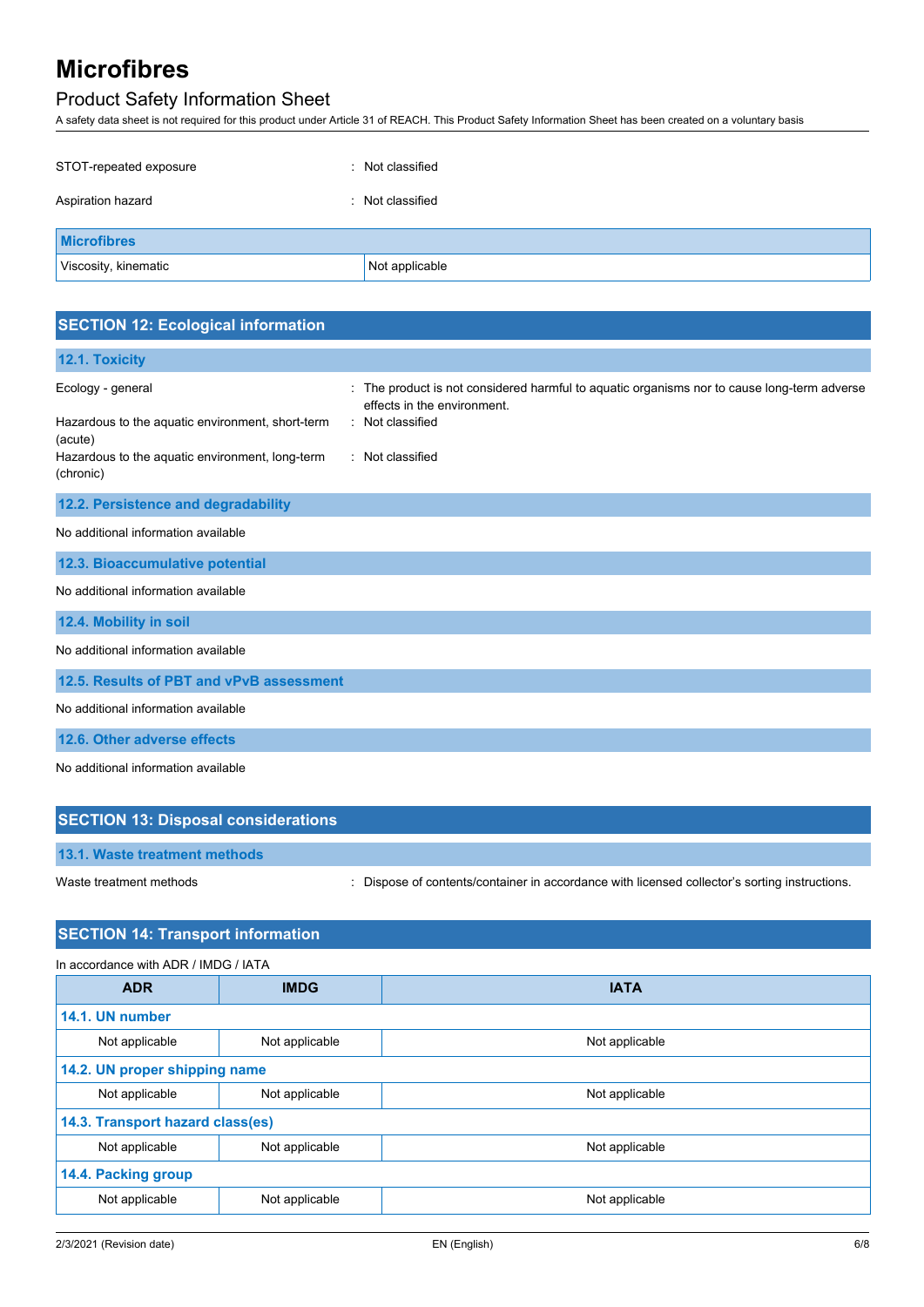## Product Safety Information Sheet

A safety data sheet is not required for this product under Article 31 of REACH. This Product Safety Information Sheet has been created on a voluntary basis

| 14.5. Environmental hazards            |                                                               |                                   |
|----------------------------------------|---------------------------------------------------------------|-----------------------------------|
| Dangerous for the<br>environment : No  | Dangerous for the<br>environment : No<br>Marine pollutant: No | Dangerous for the environment: No |
| No supplementary information available |                                                               |                                   |

**14.6. Special precautions for user**

**Overland transport** No data available **Transport by sea** No data available **Air transport** No data available

**14.7. Transport in bulk according to Annex II of Marpol and the IBC Code**

Not applicable

### **SECTION 15: Regulatory information**

#### **15.1. Safety, health and environmental regulations/legislation specific for the substance or mixture**

#### **15.1.1. EU-Regulations**

Contains no substance on the REACH candidate list

Contains no substance subject to Regulation (EU) No 649/2012 of the European Parliament and of the Council of 4 July 2012 concerning the export and import of hazardous chemicals.

Contains no substance subject to Regulation (EU) No 2019/1021 of the European Parliament and of the Council of 20 June 2019 on persistent organic pollutants

#### **15.1.2. National regulations**

No additional information available

#### **15.2. Chemical safety assessment**

No chemical safety assessment has been carried out

### **SECTION 16: Other information**

A safety data sheet is not required for this product under Article 31 of REACH. This Product Safety Information Sheet has been created on a voluntary basis

| Abbreviations and acronyms: |                                                                                                 |  |
|-----------------------------|-------------------------------------------------------------------------------------------------|--|
| ADN                         | European Agreement concerning the International Carriage of Dangerous Goods by Inland Waterways |  |
| <b>ADR</b>                  | European Agreement concerning the International Carriage of Dangerous Goods by Road             |  |
| <b>ATE</b>                  | <b>Acute Toxicity Estimate</b>                                                                  |  |
| <b>BCF</b>                  | Bioconcentration factor                                                                         |  |
| <b>BLV</b>                  | Biological limit value                                                                          |  |
| <b>BOD</b>                  | Biochemical oxygen demand (BOD)                                                                 |  |
| <b>COD</b>                  | Chemical oxygen demand (COD)                                                                    |  |
| <b>DMEL</b>                 | Derived Minimal Effect level                                                                    |  |
| <b>DNEL</b>                 | Derived-No Effect Level                                                                         |  |
| EC-No.                      | European Community number                                                                       |  |
| EC50                        | Median effective concentration                                                                  |  |